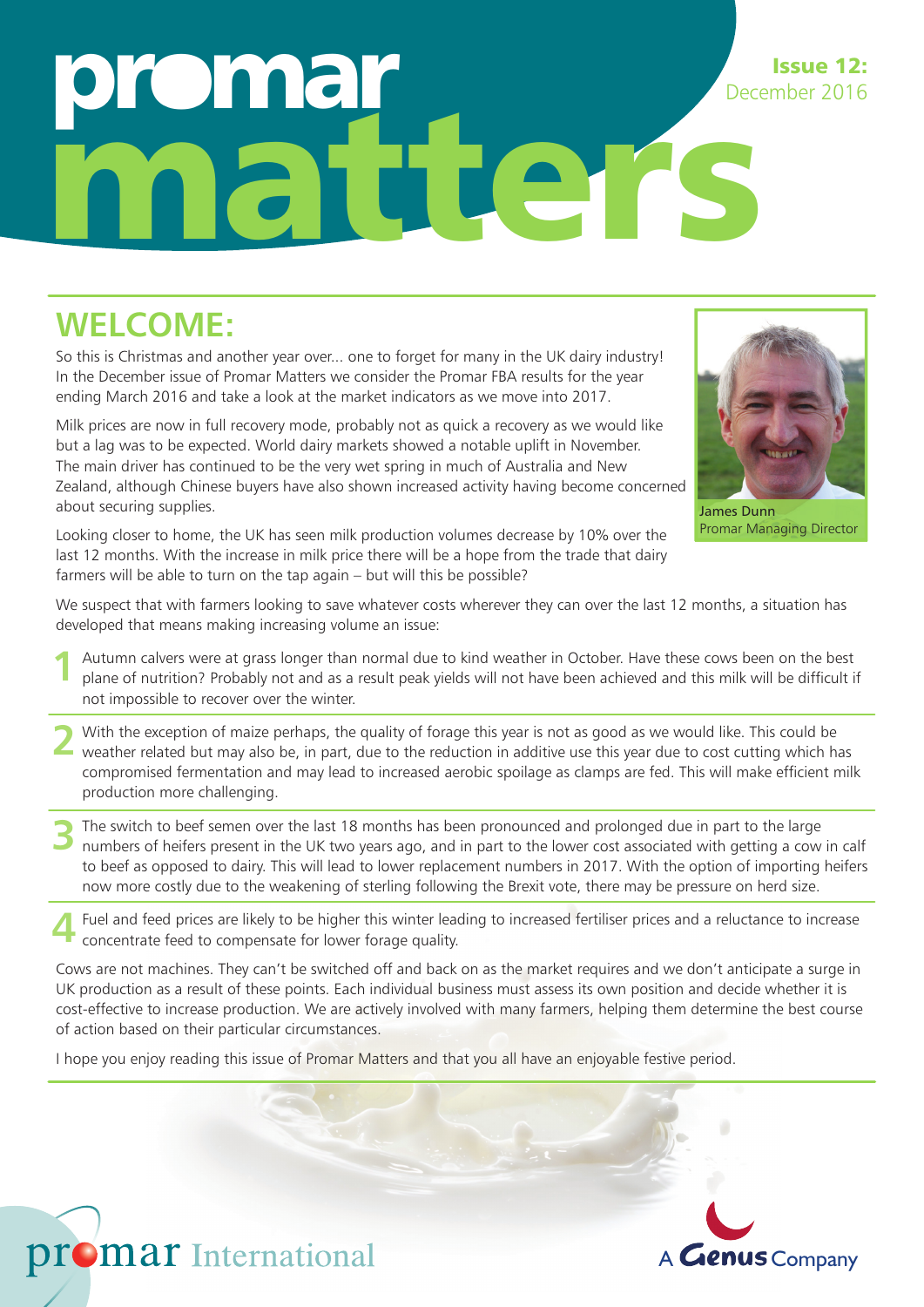## LESSONS FROM FBA

The Farm Business **Accounts** (FBA) results to March 2016, give a unique insight into how the dairy



Promar Regional Manager

downturn has affected farm businesses. Andrew Suddes, Promar Regional Manager in the North summarises the results and considers what they mean for future profitability.

The Farm Business Accounts (FBA) results to March 2016, give a unique insight into how the dairy downturn has affected farm businesses. Andrew Suddes, Promar Regional Manager in the North summarises the results and considers what they mean for future profitability.

#### **Results to 31st March 2016**

In the year to March 2016, milk price was a particularly dominant factor and many farmers sought to reduce costs wherever possible. On average, scale of operation remained relatively constant with small increases in herd size and milk yield per cow being achieved alongside continued gains in technical efficiency with concentrate use per litre continuing to decrease.

But what does this mean for financial performance? Looking at a matched sample of FBA farms from 2014/15 and 2015/16 we can see the impact of milk prices and farmers' reaction to them (Table 1).

The most significant and dramatic changes have been made in reducing discretionary non-trading capital expenditure, with a 34% reduction in capital investment and a 10% cut in private drawings.

Investment in machinery and in buildings both fell on average by £11,500 while £10,000 less was spent on fixtures

Table 1: Compared to last year? (same farms - matched farm sample)

| 2014-15<br>(all f per year)             | <b>Average</b>   | $\%$   | 2015-16<br>(all f per year)             | <b>Average</b>   | $\%$   |
|-----------------------------------------|------------------|--------|-----------------------------------------|------------------|--------|
| <b>Gross output</b>                     | 642,960          | 100    | <b>Gross output</b>                     | 598,509          | 100    |
| - Variable costs                        | 313,767          | 49     | - Variable costs                        | 295,070          | 49     |
| $=$ Gross Margin                        | 329,193          | 51     | $=$ Gross Margin                        | 303,439          | 51     |
| - Direct overheads                      | 186,718          | 29     | - Direct overheads                      | 174,449          | 29     |
| =Operating Profit                       | 142,475          | 22     | =Operating Profit 128,990               |                  | 22     |
| - Depreciation<br>$-$ Rent $+$ interest | 39,339<br>37,489 | 6<br>6 | - Depreciation<br>$-$ Rent $+$ interest | 42,756<br>39,208 | 7<br>7 |
| $=$ PROFIT                              | 65,647           | 10     | $=$ PROFIT                              | 47,026           | 8      |
| Less subsidies                          | 32,069           | 5      | Less subsidies                          | 29,832           | 5      |
| $=$ PROFIT no subs                      | 33,578           | 5.2    | $=$ PROFIT no subs                      | 17,194           | 2.8    |

- Output has decreased significantly leading to reduced profits. Farmers have responded by looking to make economies in all cost areas and identifying efficiencies to try and drive down expenditure.
- Continued to improve dairy herd performance and technical efficiency. By looking to improve efficiency, control costs and eliminate cause of losses like poor fertility, farmers have been successful in offsetting a sizeable proportion of the milk price fall so variable costs remain 49% of output.

In the context of the expenditure in previous years and of the ongoing capital expenditure required on many dairy farms, these are very significant numbers, reflecting the steps farmers took in the year.

Despite these considerable economies and responses, the average farm in the sample remains cash negative. The funds generated from trading are inadequate to cover total financial commitments, resulting in an increase in overall farm borrowings.

- Overhead costs reduced by around £12,000 with the main area of economy being in power and machinery charges.
- Fewer reductions in depreciation and rent and interest. Many of these costs are set for several years and reflect decisions made before the last milk year. They have increased in both financial and percentage terms.
- The combined impact is that average profits have fallen from £65,647 in 2014/15 to £48,026 this year.

It is also worth noting that this debt is increasingly being structured over a longer term rather than an increase in overdraft. The average level of new loans taken on by the farms in the sample in 2015/16 was £96,000. Clearly all farms in this average group need to address this cash shortfall by assessing and then driving the performance within their business.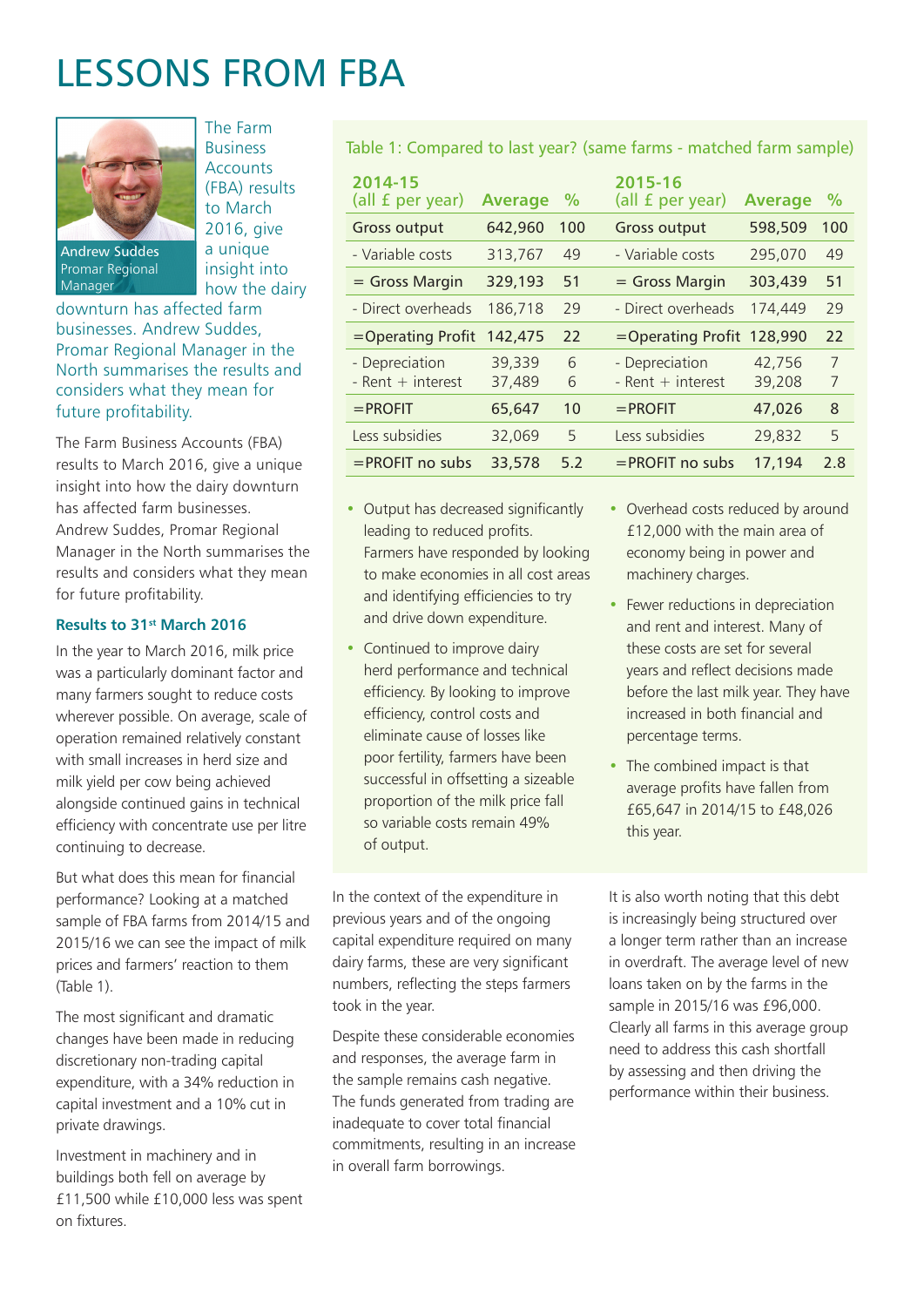#### **Future prospects**

While the current milk price increases should be welcomed, they will not, on their own, lead to an immediate rebuilding of farm finances. Although milk prices are rising now, they are only in effect making up for lost ground compared to previous years. For the first six months of the current financial year, we have seen milk prices below the prices received in 2015/16. It is probably only in the last six months of the milk year that prices will show a real year on year increase.

#### **Technical efficiency**

Increasing technical efficiency must remain high on the agenda and the focus on cost management has to remain a priority. There is still a wide range in margin over purchased feed (Graph 1), and this remains a greater issue than simply the cost of feed or indeed the system that cows are on. Issues such as fertility (the average herd has a 94% calving percentage) and other factors such as genetics and herd health will drive this performance too, and the evidence is that there are still improvements that can be made in these key areas.

In addition, the issue of replacement policy identifies areas where performance can be driven forward. The average farm has 180 cows and 130 head of youngstock.



Graph 1: Milk Sales v Purchased Feed Cost



Assuming that the first calving age for heifers averages out at 28 months and a replacement rate of 25% is applied, then the supply of heifers needed to keep herd numbers level would only be 100. Assuming no expansion is planned, the extra heifers on the farm are absorbing cash in the form of feed, bedding, time, facilities and most importantly, actual cash.

#### **Overheads and investment**

Overhead costs are likely to be affected by increasing fuel prices and labour costs making it more challenging to implement further economies. With improvements still required on technical performance, the challenge is also to ensure that these overhead costs remain in proportion to the output of the business. This is more likely to be achieved by further growth in output through more effective technical performance.

A further impact on 2017 financial numbers is the residual effect of historic decisions on cost structures such as loan repayments and depreciation. Successive investment in the business and evidence that banks are restructuring debt onto long-term loan arrangements will have a medium term impact on profitability and cash flow as banks seek more aggressive repayment on debts arising from forbearance offered during those times when lower milk price was seen.

#### **A marathon, not a sprint**

All the indicators are that the recovery will take time. Milk prices are recovering but margins this year will not surge ahead. The evidence from FBA suggests that being "average" or in line with the average is not sustainable from a cash flow point of view. It also suggests that more needs to be done to improve technical performance to drive this profitability – this in itself is a medium term goal that requires planning and management commitment. A three year horizon is the minimum period that managers should use. But the short-term also needs consideration in the light of the volatility that we expect to see.

And what about support payments? These will be higher this year as a consequence of the improved £:€ exchange rate but beyond 2020 the prospects remain uncertain.

Farmers in the FBA sample have reacted to the economic environment, continuing to pursue technical efficiency and taking some very tough decisions. Given the long term nature of dairying and the ongoing residual effect of previous decisions on many components of their finances, then this twin strategy is undoubtedly an approach that they will continue to benefit from. The best will plan ahead not just on the basis of this year's expectations, but also the year's beyond allowing for continued volatility.